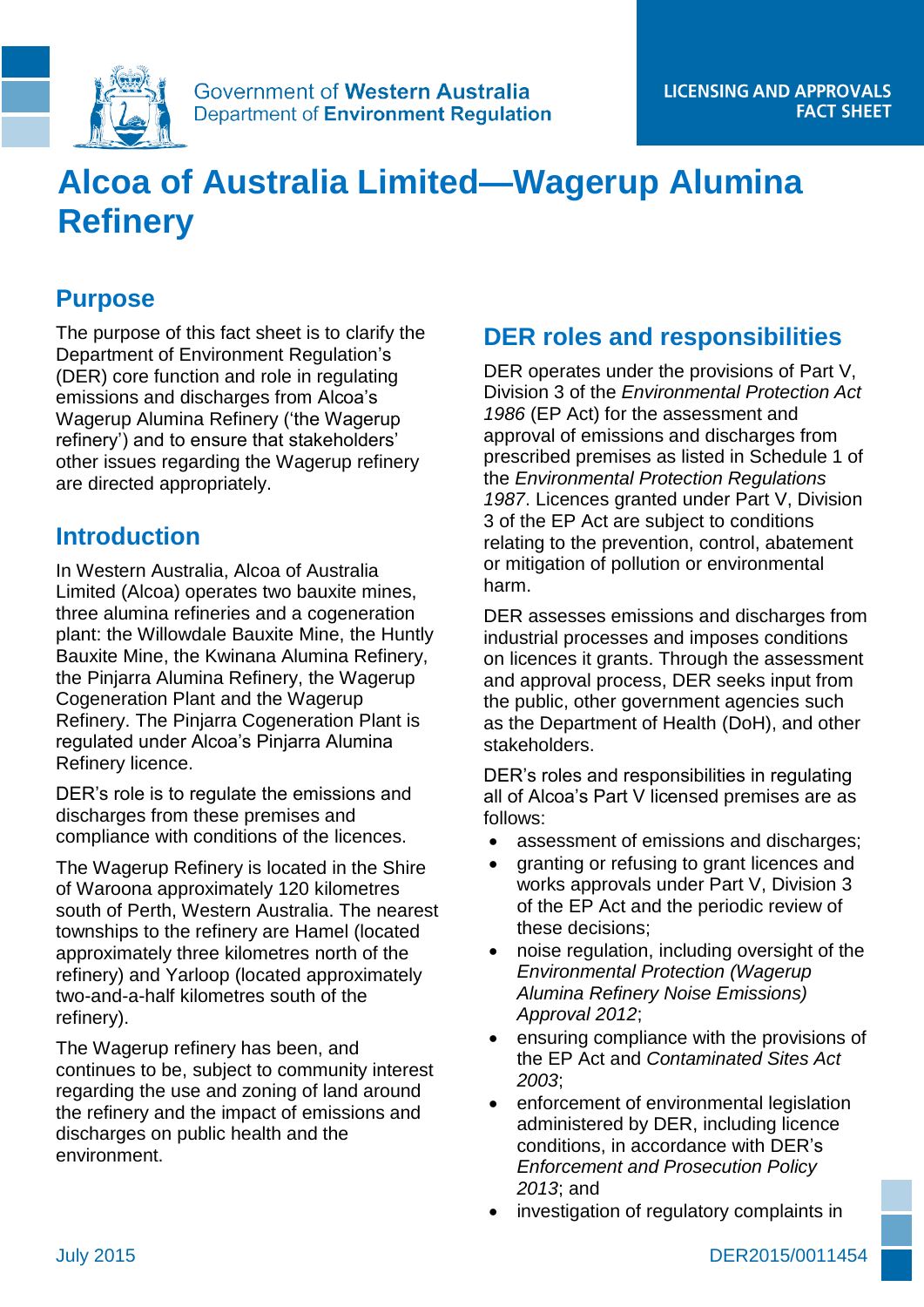accordance with DER's *Regulatory Function Complaints Policy 2013*.

# **Regulatory background**

Alcoa holds six prescribed premises licences under Part V Division 3 of the EP Act. Alcoa operates the Wagerup refinery in accordance with Licence L6217/1983. The Wagerup refinery was first licensed in 1983. The Wagerup refinery has had a number of subsequent licences since that time, including a number of licence amendments. A copy of the current licence can be obtained from DER's website at [Licences and works](http://www.der.wa.gov.au/our-work/licences-and-works-approvals)  [approvals.](http://www.der.wa.gov.au/our-work/licences-and-works-approvals) Alcoa also holds a Noise Regulation 17 approval allowing the noise emissions from the refinery to exceed the assigned levels in the *Environmental Protection (Noise) Regulations 1997* (Noise Regulations).

Two statutory assessments and decisions are relevant to DER's current regulatory approach and are described below.

#### **Licences and works approvals—2012 onwards**

On 3 August 2012, Alcoa's then licence (L6217/1983/14) for the Wagerup refinery was amended to allow Alcoa to increase production at the refinery by 50,000 tonnes per annum, from 2.6 million tonnes per annum to 2.65 million tonnes per annum. Alcoa also indicated that it intends to seek an increase in production at the refinery to 2.8 million tonnes per annum in the future.

To offset increased production up to 2.8 million tonnes per annum, the licence included two improvement conditions that required Alcoa to submit a works approval application by 31 January 2013 for a volatile organic compound (VOC) reduction project. Alcoa complied with this requirement and DER granted works approval W5391/2013/1 on 5 June 2013. The project is to achieve a reduction of Aggregate Calciner Priority (ACP) VOC emissions that equates to at least

one-and-a-half times the amount of ACP VOC emissions attributed to the proposed production increase from 2.6 to 2.8 million tonnes of alumina per annum. The requirement to reduce ACP VOC emissions was introduced to ensure stakeholders were not subject to increased emissions from the proposed future production increase.

As Alcoa was granted works approval W5391/2013/1 for the VOC reduction project, the improvement conditions were removed from a new licence (L6217/1983/15) granted on 8 November 2013. DER was notified of the successful project commissioning on 21 March 2015 which verified the intended reduction in emissions. The licence continues to require monitoring of ACP VOC emissions.

Any proposed future increase in annual production beyond 2.65 million tonnes per annum will be assessed through an application to amend Alcoa's licence and the assessment will consider, but not be limited to, the outcomes of the completed VOC reduction project.

The production increase described above is not linked to Alcoa's proposed expansion of its Wagerup refinery to a maximum production of 4.7 million tonnes per annum ('Wagerup Unit 3 expansion'), which was approved by the Minister for Environment in Ministerial Statement 728 under Part IV of the EP Act. The Wagerup Unit 3 expansion proposal is currently on hold.

#### **Noise Regulation 17 approval**

Alcoa was granted an approval to allow the emission of noise to exceed or vary from the prescribed standard by the Minister for Environment under Regulation 17 of the Noise Regulations in June 2012. Appeals against this approval were determined in December 2013 and the noise amendment approval was gazetted in December 2013. The approval is valid for two years from its issue, at which time Alcoa will be required to apply for a new approval. Copies of the noise approval and amended noise approval can be accessed from the State Law Publisher website: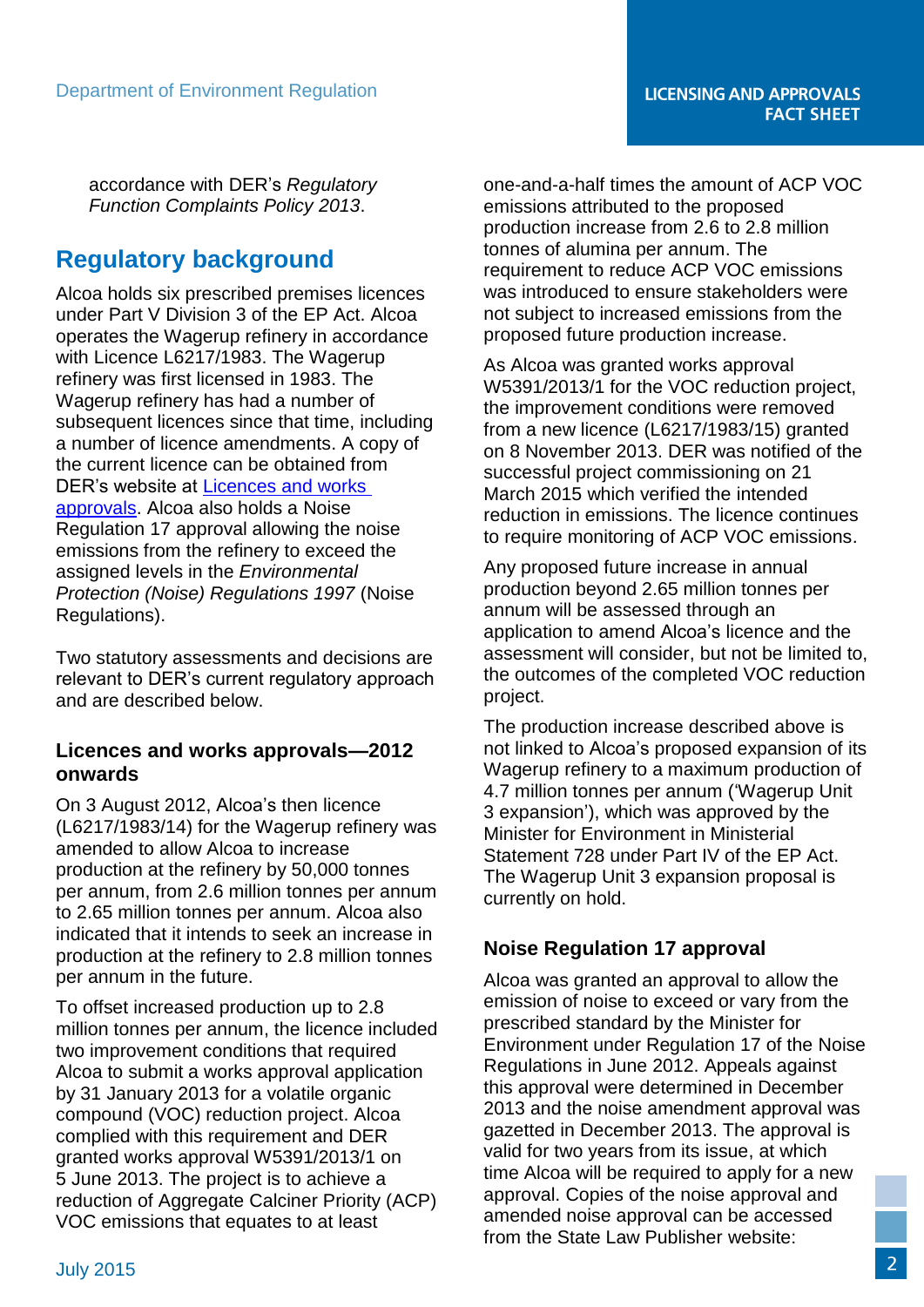- [Noise Regulation 17 approval;](http://www.slp.wa.gov.au/gazette/gazette.nsf/searchgazette/2801313D1ACBD7A948257A2B0017ED82/$file/Gg113.pdf) and
- [Amended Noise Regulation 17 approval.](http://www.slp.wa.gov.au/gazette/gazette.nsf/0/48913E2DE904525948257C3C00076D9E/$file/gg222.pdf)

The amended Noise Approval allows a variation in assigned noise limits and includes requirements that Alcoa establishes a noise monitoring program to monitor compliance and implements a plan to provide noise insulation for dwellings on noise-affected land. The Noise Approval also requires the submission of a noise amelioration plan that includes a land management plan setting out the procedures for the purchase by Alcoa of land with noise-affected dwellings, and for the noise insulation program.

## **Key issues**

There are a number of issues regarding the Wagerup refinery that are subject to community interest, specifically public health, the use and zoning of land around the facility, stakeholder management and the impact of emissions and discharges to the environment. In order to ensure the community's interest and complaints are addressed appropriately, DER has outlined its position below.

#### **Public health complaints**

DER's roles and responsibilities specific to the Wagerup refinery extend to assessment of current and/or predicted ground level emissions concentrations against short-term and long-term health exposure limits or guidelines.

This assessment occurs on receipt of a works approval or licence amendment application which will result in an alteration of emissions and discharges. As indicated above, advice from the DoH informs the assessment process.

DER investigates complaints relating to potential breaches of environmental legislation administered by DER, including the EP Act, with respect to conditions contained within the Part V licences for the Wagerup refinery.

The current and potential future (i.e. proposed

Wagerup Unit 3 expansion) health impacts associated with Wagerup refinery's emissions and discharges have been reviewed. Such reviews include the 2004 Parliamentary Inquiry and the Environmental Protection Authority Assessment of the Wagerup Unit 3 expansion proposal, which was approved by the then Minister for Environment in 2006 in Ministerial Statement 728.

The review of potential health impacts was summarised in the Minister for Environment's appeal determination relative to the Ministerial Statement 728 approval. It was determined that current emissions, and those predicted for the Wagerup Unit 3 expansion proposal, are generally well below nationally and internationally defined health impact-based standards and guidelines.

From the information currently available, the review found there is no recognisable causal link between the refinery emissions and health issues. The then Minister for Environment has noted, however, that periodic short-term ground level concentrations may contribute to health symptoms in some individuals with sensitivities to chemicals.

*All claims of public health impacts from unspecified emissions from the Wagerup refinery should be directed to the DoH.*

#### **Zoning of land surrounding the Wagerup refinery**

The matters of zoning and land use around the Wagerup refinery (including the establishment of buffer zones) are dealt with primarily by land use planning agencies including the shires of Waroona and Harvey, Department of Planning and Western Australian Planning Commission. The Department of State Development is responsible for ensuring all Alcoa's Western Australian operations, including the Wagerup refinery, operate in accordance with the *Alumina Refinery (Wagerup) Agreement and Acts Amendment Act 1978*.

DER provides formal advice to the above agencies for the Wagerup Refinery, to inform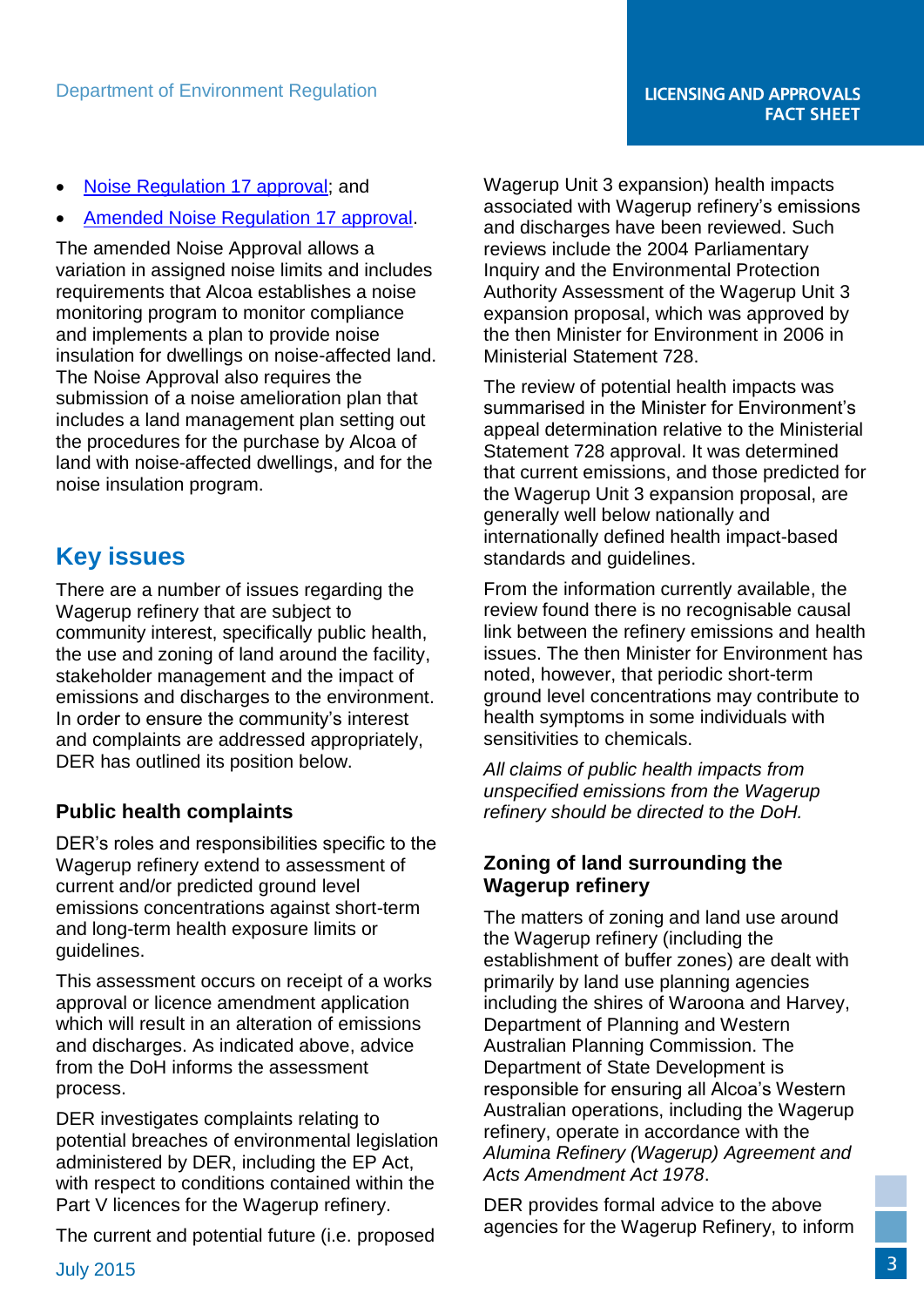land use planning matters. DER's role is advisory only and it does not make determinations on these matters.

*All queries and enquires relating to land use planning matters should be directed to the Department of Planning South West Region (Bunbury) or the shires of Waroona and Harvey.*

#### **Stakeholder consultation**

DER undertakes community consultation as part of the regulatory assessment process, which includes notifying registered stakeholders of new applications for licence renewals, transfers, and issued or amended statutory instruments (i.e. works approvals and licences). DER also advertises the information in the public notices section of the Monday edition of *The West Australian* newspaper and on its public website.

DER also participates in community consultation as another method meeting its obligations in relation to consultation. Community consultation with groups typically occurs for complex or contentious matters, or where there is wide public interest, and is usually coordinated by the licensee/applicant.

Alcoa undertakes community consultation for the Wagerup refinery through its Wagerup Community Consultative Network (CCN). The CCN was established in 2000 and has a defined charter and terms of reference. Meetings of the group are open to all interested parties.

The CCN enables the presentation of various reports, including technical reports and monitoring data, and provides a forum for the community to discuss any issues regarding the Wagerup refinery. Such issues can relate to health, land management, refinery emissions, technical projects and social issues. The CCN can also invite independent, technical experts as required by the group.

The CCN contains sub-groups which focus on specific tasks and projects such as the Long-Term Residue Management Strategy and the Environmental Improvement Plan group.

DER will continue to keep stakeholders and local community groups informed of opportunities to make submissions or have input on regulatory assessment processes and related matters through its normal consultation procedures (i.e. individual stakeholder, newspaper and website notification).

DER will also continue to participate in the CCN and associated sub-groups to address matters relevant to DER's regulatory role.

DER will engage in any other community consultation it considers necessary and appropriate to discharge its responsibilities for its regulatory role**.**

As identified in DER's Regulatory Function Complaints Policy, the Department will also advise complainants of the outcome of their regulatory complaints.

*An enquiries referral matrix has been provided at Table 1 to enable stakeholders to direct their issues regarding the Wagerup refinery accordingly.*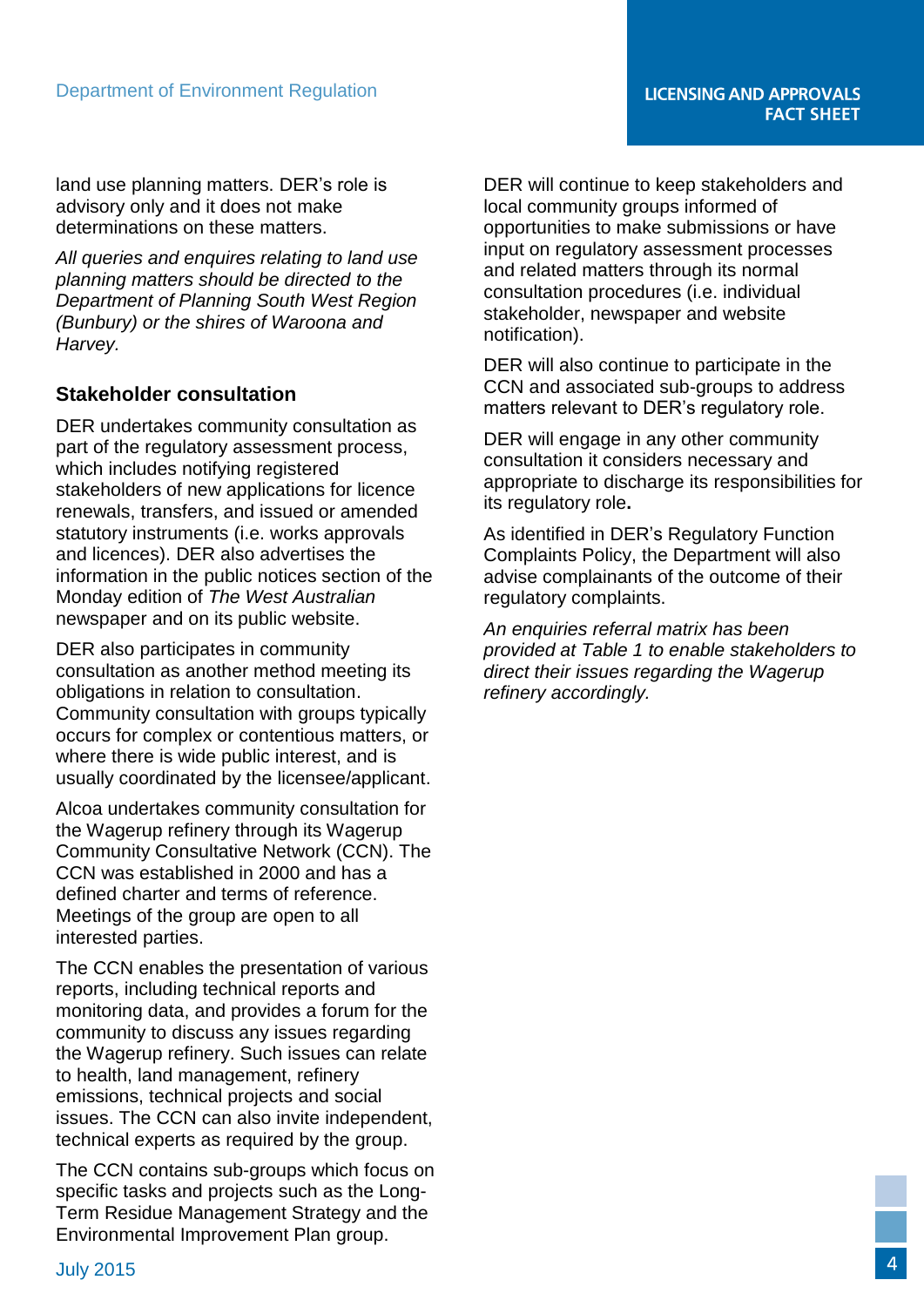## **More information**

For further advice on the information in this fact sheet or related matters, or to provide feedback, please contact DER on +61 8 6467 5000.

This document is available in alternative formats and languages on request.

# **Related documents**

Additional publications about the Wagerup refinery are available online from [http://www.der.wa.gov.au/your](http://www.der.wa.gov.au/your-environment/air/203-air-quality-publications)[environment/air/203-air-quality-publications](http://www.der.wa.gov.au/your-environment/air/203-air-quality-publications) or can be requested by phoning 6467 5000.

# **Legislation**

This document is provided for guidance only. It should not be relied upon to address every aspect of the relevant legislation. Please refer to the State Law Publisher (SLP) for copies of the relevant legislation, available electronically from the SLP website at [www.slp.wa.gov.au.](http://www.slp.wa.gov.au/)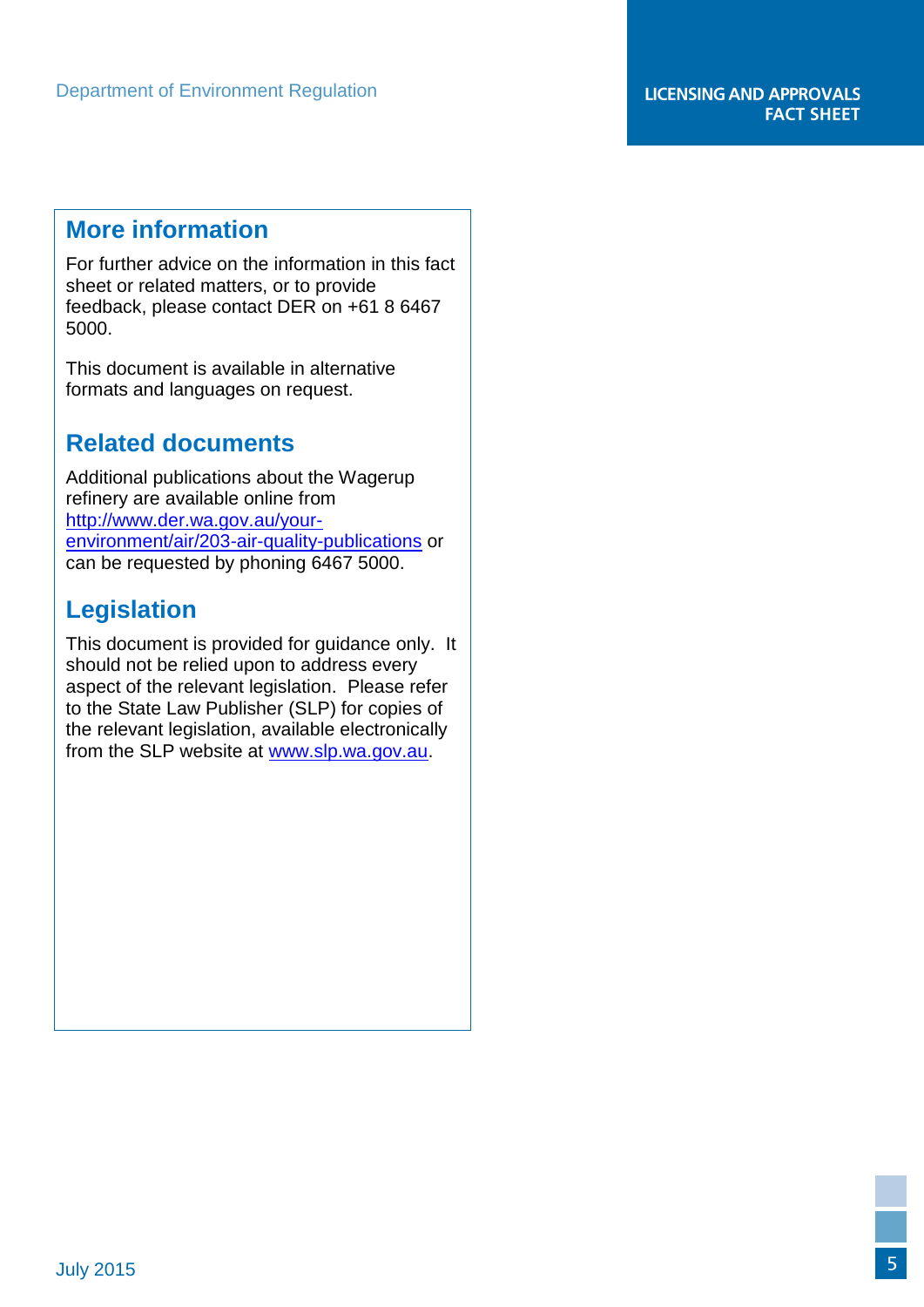# **Table 1. Enquiries Referral Matrix**

| Issues relating to Alcoa's Wagerup refinery                                                                                                                                 | <b>Responsible Agency</b>                                                                                                                                                       |
|-----------------------------------------------------------------------------------------------------------------------------------------------------------------------------|---------------------------------------------------------------------------------------------------------------------------------------------------------------------------------|
| <b>Emissions and discharges</b>                                                                                                                                             |                                                                                                                                                                                 |
| Discharges, e.g. water discharge beyond premises<br>boundary                                                                                                                | DER - complaints/incidents<br>Pollution Watch Hotline 1300 784 782 or                                                                                                           |
| Point source air emissions, i.e. from stacks (including<br>impacts)                                                                                                         | pollutionwatch@der.wa.gov.au                                                                                                                                                    |
| Fugitive air emissions from the refinery or residue<br>area, e.g. odour, dust (including impacts)                                                                           | DER - general enquiries<br>Tel. (08) 6467 5000                                                                                                                                  |
| Alleged breaches of conditions of licence                                                                                                                                   | Email industry.regulation@der.wa.gov.au                                                                                                                                         |
| Emissions from the Wagerup Unit 3 expansion<br>proposal                                                                                                                     | <b>OEPA</b><br>Tel. (08) 6145 0800<br>Email info@epa.wa.gov.au                                                                                                                  |
| <b>Health</b>                                                                                                                                                               |                                                                                                                                                                                 |
| Assessment and compliance of proposals and general<br>refinery emissions/discharges against health standards                                                                | DER and DoH advice where required<br>DER - general enquiries tel. (08) 6467 5000<br>DoH tel. (08) 9222 4222 or ehinto@health.wa.gov.au                                          |
| Complaints reporting health impacts                                                                                                                                         | DoH tel. (08) 9222 4222 or <i>ehinto@health.wa.gov.au</i>                                                                                                                       |
| Public health studies/research i.e. cancer statistical<br>research                                                                                                          | DoH tel. (08) 9222 4222 or <i>ehinto@health.wa.gov.au</i><br>Alcoa tel. 1800 331 106                                                                                            |
| Studies/research on refinery emissions/discharges<br>including their ambient and health impact or risk                                                                      | DER, Alcoa and DoH advice where required<br>DER - general enquiries tel. (08) 6467 5000<br>Alcoa tel. 0404 800 135<br>DoH tel. (08) 9222 4222 or <i>ehinto@health.wa.gov.au</i> |
| Enquiries or concerns on historical government<br>recommendations for health studies, health surveys,<br>health services, health funding and health forums etc.             | DoH tel. (08) 9222 4222 or <i>ehinto@health.wa.gov.au</i>                                                                                                                       |
| Health matters regarding the Wagerup Unit 3<br>expansion proposal, including Health Risk Assessment                                                                         | OEPA tel.(08) 6145 0800 or info@epa.wa.gov.au<br>DoH tel. (08) 9222 4222 or <i>ehinto@health.wa.gov.au</i>                                                                      |
| <b>Noise</b>                                                                                                                                                                |                                                                                                                                                                                 |
| General refinery noise assessment and compliance                                                                                                                            | DER - complaints/incidents<br>Pollution Watch Hotline 1300 784 782 or                                                                                                           |
| Refinery noise complaints                                                                                                                                                   | pollutionwatch@der.wa.gov.au<br>DER - general enquiries<br>Tel. (08) 6467 5000<br>Email industry.regulation@der.wa.gov.au                                                       |
| Environmental Protection (Wagerup Alumina Refinery<br>Noise Emissions) Approval 2012 - Noise amelioration,<br>Land Management Plan (including property purchase<br>schemes) | Alcoa tel. 1800 331 106                                                                                                                                                         |
| Environmental Protection (Wagerup Alumina Refinery<br>Noise Emissions) Approval 2012 - Compliance                                                                           | DER - general enquiries tel. (08) 6467 5000                                                                                                                                     |
| Other non-Alcoa sources of noise                                                                                                                                            | SoW or SoH<br>SoW tel. (08) 9733 7800<br>SoH tel. (08) 9729 0300                                                                                                                |
| <b>Land Use Planning</b>                                                                                                                                                    |                                                                                                                                                                                 |
| Property Purchase Program - Area A and B                                                                                                                                    | Alcoa tel. (08) 9557 4087                                                                                                                                                       |
| Land use and zoning matters (including enquiries<br>relating to the establishment of buffer zones)                                                                          | SoW, SoH and DoP<br>SoW tel. (08) 9733 7800<br>SoH tel. (08) 9729 0300<br>DoP (South West Region) tel. (08) 9791 0577                                                           |